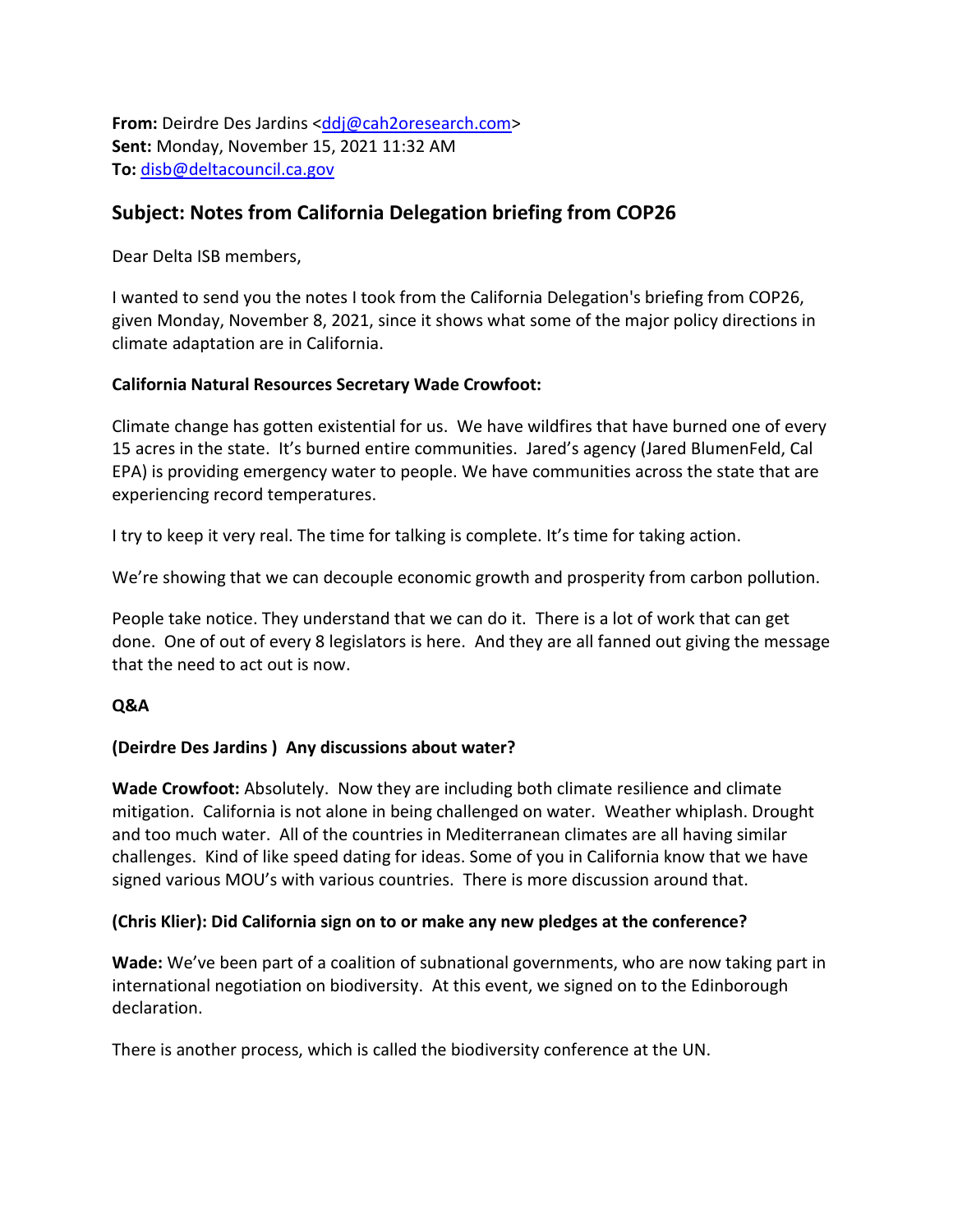We are looking beyond 30x30. How we can do it faster, how we can scale up. While we can figure out what pledges to make, it's all about delivering.

#### **Office of the Governor Senior Climate Advisor Lauren Sanchez**

A lot of excitement from climate warriors.

#### **Jared Blumenfeld**

A lot of interest in California's investment for climate adaptation.

\$15 billion larger than budgets of many countries

A lot of interest in California's work on low carbon fuel standard & air polution

Under 2 coalition – 2 billion people

Outpouring of frustration

The thing that I took away is just a sense of urgency. Often it was legislative leaders or leaders in California that were pushing. Now the sense that we're not going to solve this with the wealth inequality that we have on the planet. And finally just accountability. So people are going to be looking at us a year from now and asking, what did you do?

#### **Wade Crowfoot**

In California we know enough to start doing what we are doing. The lessons that California can teach across the board. But also what we learned. And what we learned was that equity has to be considered in every process.

We can't solve climate without solving these other intersectional issues.

We're proud of what happens in California. But we've also learned a ton. Conversations with Jalisco come to mind. Andalusia, New South Wales. These provinces & cities, we're going to have to do the work.

Dozens of leaders from California from NGOs who have been here pushing and sharing. It's really impressive.

#### **Others at Wade's table**

A lot of powerful people here who are able to move the needle and shift to a transition being made.

Focus on the negotiations to much more focus on what is happening outside of the negotiations. Really tangible now. One because the framework has been created by the Paris Agreement. But it also becoming there is no more time. Now is the time for